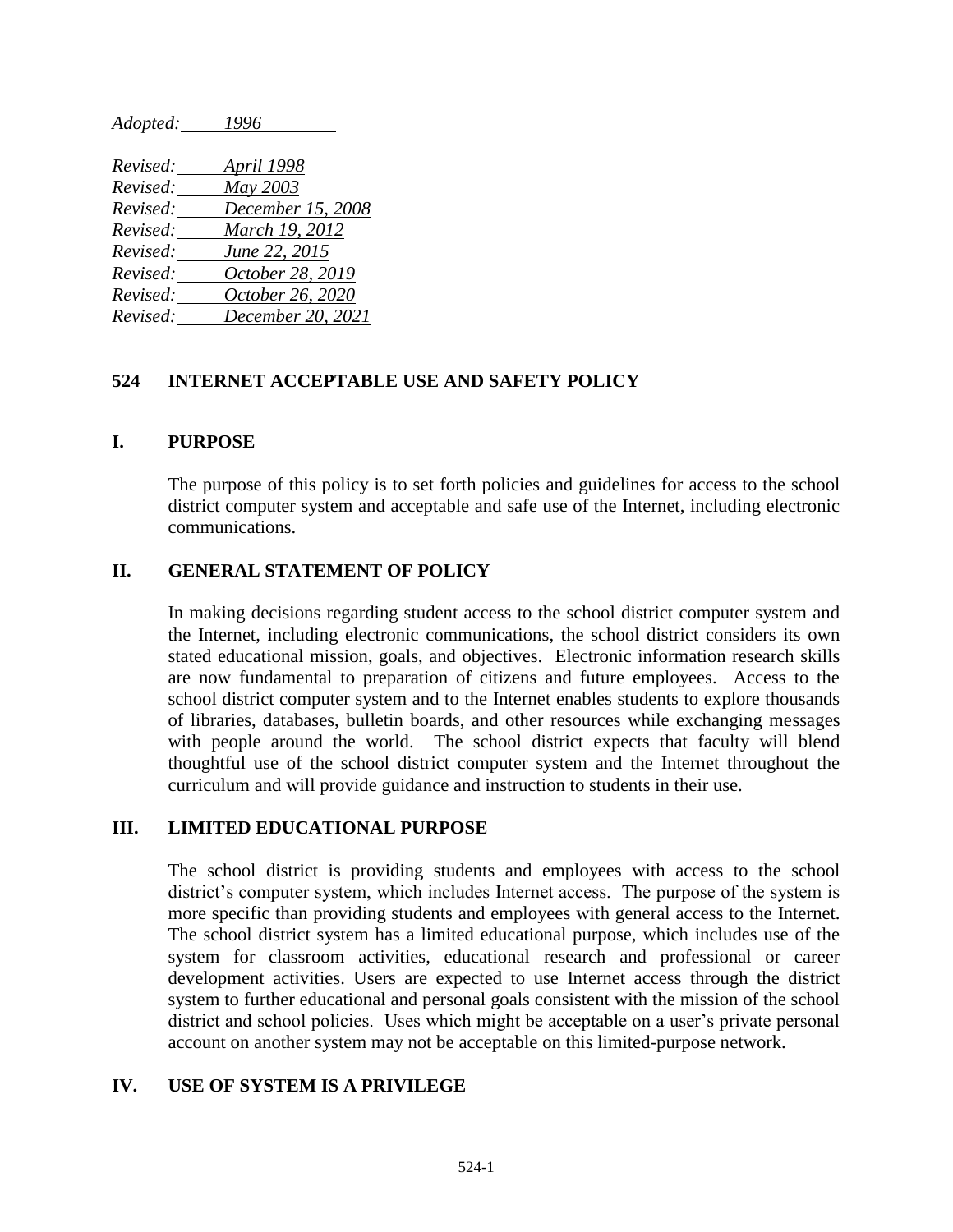The use of the school district system and access to use of the Internet is a privilege, not a right. Depending on the nature and degree of the violation and the number of previous violations, unacceptable use of the school district system or the Internet may result in one or more of the following consequences: suspension or cancellation of use or access privileges; payments for damages and repairs; discipline under other appropriate school district policies, including suspension, expulsion, exclusion or termination of employment; or civil or criminal liability under other applicable laws.

# **V. UNACCEPTABLE USES**

- A. While not an exhaustive list, the following uses of the school district system and Internet resources or accounts are considered unacceptable:
	- 1. Users will not use the school district system or privately owned devices to access, review, upload, download, store, print, post, receive, transmit or distribute:
		- a. pornographic, obscene, or sexually explicit material or other visual depictions that are harmful to minors:
		- b. obscene, abusive, profane, lewd, vulgar, rude, inflammatory, threatening, disrespectful, or sexually explicit language;
		- c. materials that use language or images that are inappropriate in the education setting or disruptive to the educational process;
		- d. information or materials that could cause damage or danger of disruption to the educational process;
		- e. materials that use language or images that advocate violence or discrimination toward other people (hate literature) or that may constitute harassment or discrimination.
	- 2. Users will not use the school district system to knowingly or recklessly post, transmit, or distribute false or defamatory information about a person or organization, or to harass another person, or to engage in personal attacks, including prejudicial or discriminatory attacks.
	- 3. Users will not use the school district system to engage in any illegal act or violate any local, state, or federal statute or law.
	- 4. Users will not use the school district system to vandalize, damage, or disable the property of another person or organization, will not make deliberate attempts to degrade or disrupt equipment, software, or system performance by spreading computer viruses or by any other means, will not tamper with, modify, or change the school district system software,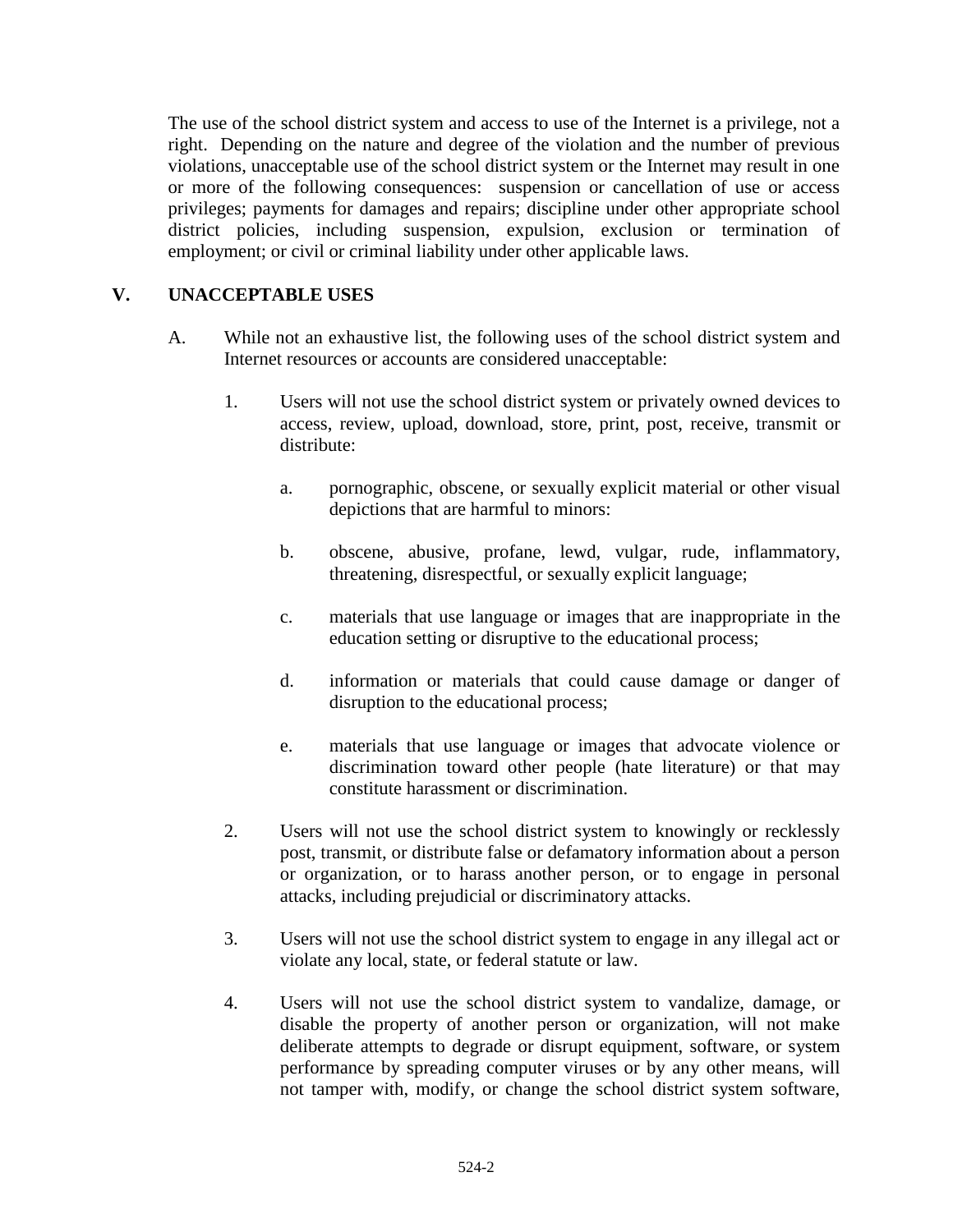hardware, or wiring or take any action to violate the school district's security system, and will not use the school district system in such a way as to disrupt use of the system by other users.

- 5. Users will not use the school district system to gain unauthorized access to information resources or to access another person's materials, information, or files without the implied or direct permission of that person.
- 6. Users will not use the school district system to post private information about another person, personal contact information about themselves or other persons, or other personally identifiable information, including, but not limited to, addresses, telephone numbers, school addresses, work addresses, identification numbers, account numbers, access codes or passwords, labeled photographs, or other information that would make the individual's identity easily traceable, and will not repost a message that was sent to the user privately without permission of the person who sent the message.
	- a. This paragraph does not prohibit the posting of employee contact information on school district webpages or communications between employees and other individuals when such communications are made for education-related purposes (i.e., communications with parents or other staff members related to students).
	- b. Employees creating or posting school-related webpages may include personal contact information about themselves on a webpage. However, employees may not post personal contact information or other personally identifiable information about students unless:
		- (1) such information is classified by the school district as directory information and verification is made that the school district has not received notice from a parent/guardian or eligible student that such information is not to be designated as directory information in accordance with Policy 515.

In addition, prior to posting any personal contact or personally identifiable information on a school-related webpage, employees shall obtain written approval of the content of the postings from the building administrator.

c. These prohibitions specifically prohibit a user from utilizing the school district system to post personal information about a user or another individual on social networks, including, but not limited to,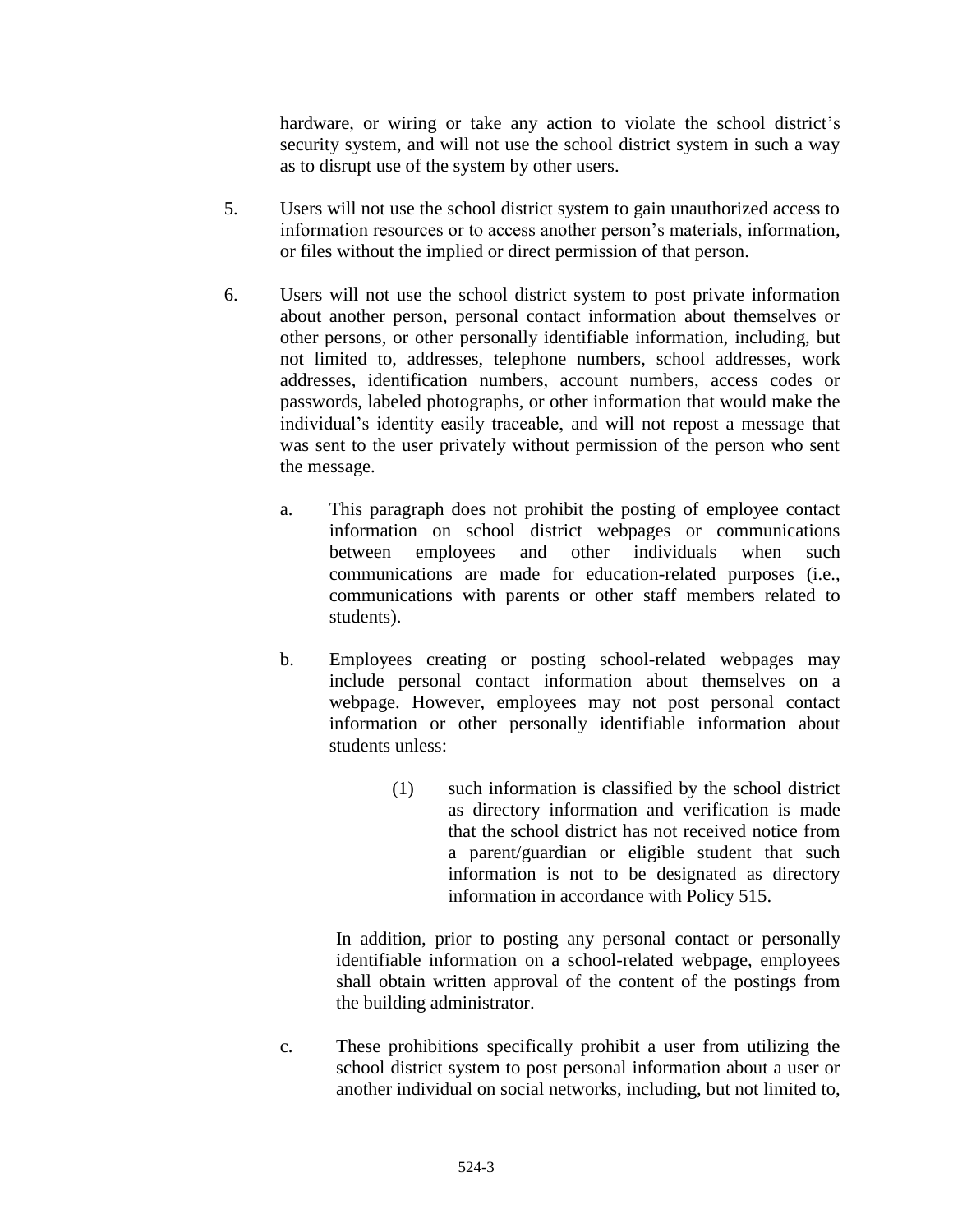social networks such as "Facebook," "Twitter," "Instagram," "Snapchat," and "Reddit," and similar websites or applications.

- 7. Users must keep all account information and passwords on file with the designated school district official. Users will not attempt to gain unauthorized access to the school district system or any other system through the school district system, attempt to log in through another person's account, or use computer accounts, access codes, or network identification other than those assigned to the user. Messages and records on the school district system may not be encrypted without the permission of appropriate school authorities.
- 8. Users will not use the school district system to violate copyright laws or usage licensing agreements, or otherwise to use another person's property without the person's prior approval or proper citation, including the downloading or exchanging of pirated software or copying software to or from any school computer, and will not plagiarize works they find on the Internet.
- 9. Users will not use the school district system for conducting business, for unauthorized commercial purposes, or for financial gain unrelated to the mission of the school district. Users will not use the school district system to offer or provide goods or services or for product advertisement. Users will not use the school district system to purchase goods or services for personal use without authorization from the appropriate school district official.
- 10. Users will not use the school district system to engage in bullying or cyberbullying in violation of the school district's Bullying Prohibition Policy. This prohibition includes using any technology or other electronic communication off school premises to the extent that student learning or the school environment is substantially and materially disrupted.
- B. The school district has a special interest in regulating off-campus speech that materially disrupts classwork or involves substantial disorder or invasion of the rights of others. A student or employee engaging in the foregoing unacceptable uses of the Internet when off school district premises also may be in violation of this policy as well as other school district policies. Examples of such violations are, but are not limited to, serious or severe bullying or harassment targeting particular individuals, threats aimed at teachers or other students, failure to follow rules concerning lessons, the writing of papers, the use of computers, or participation in other online school activities, and breaches of school security devices. If the school district receives a report of an unacceptable use originating from a non-school computer or resource, the school district may investigate such reports to the best of its ability. Students or employees may be subject to disciplinary action for such conduct, including, but not limited to, suspension or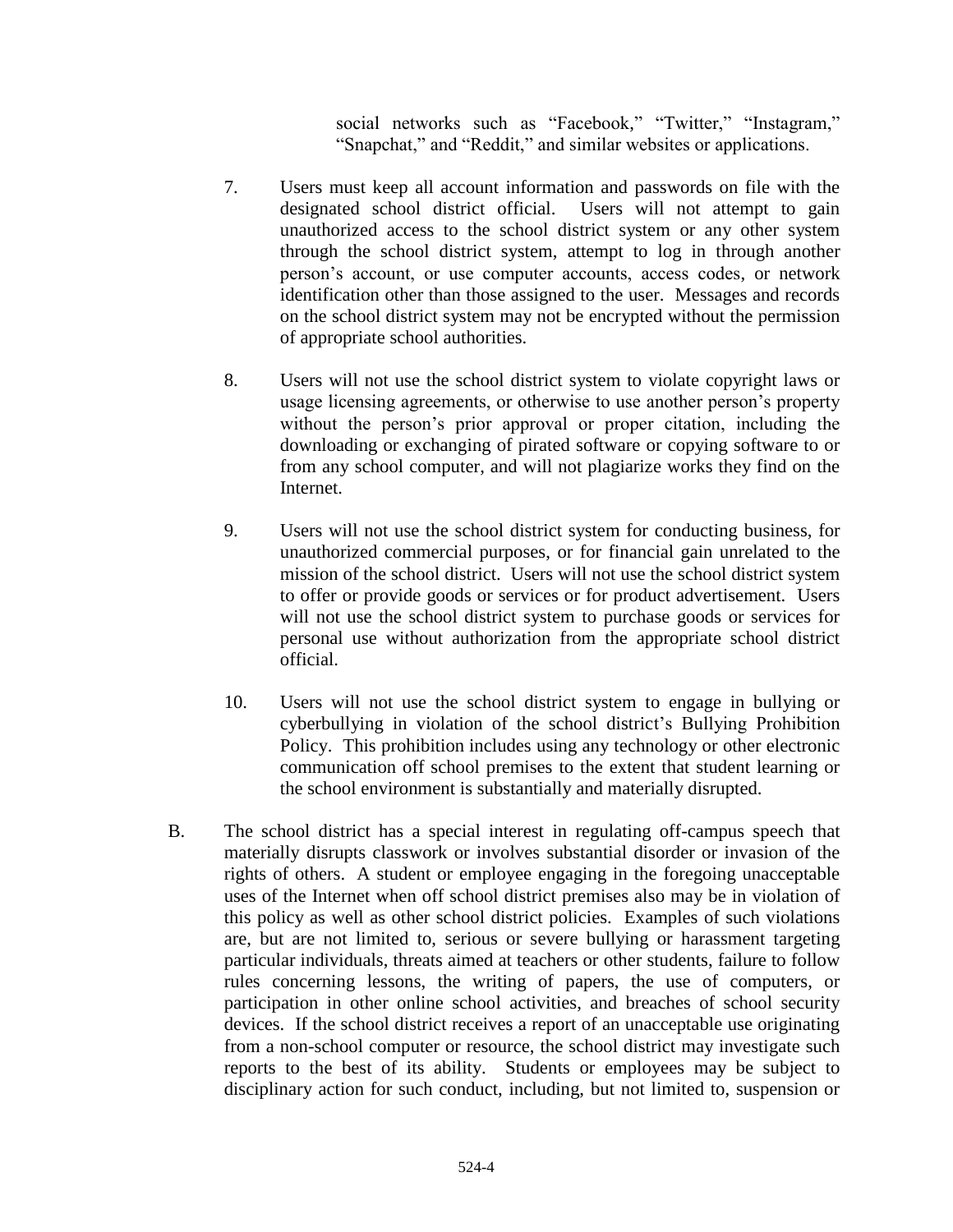cancellation of the use or access to the school district computer system and the Internet and discipline under other appropriate school district policies, including suspension, expulsion, exclusion, or termination of employment.

C. If a user inadvertently accesses unacceptable materials or an unacceptable Internet site, the user shall immediately disclose the inadvertent access to an appropriate school district official. In the case of a school district employee, the immediate disclosure shall be to the employee's immediate supervisor and/or the building administrator. This disclosure may serve as a defense against an allegation that the user has intentionally violated this policy. In certain rare instances, a user also may access otherwise unacceptable materials if necessary to complete an assignment and if done with the prior approval of and with appropriate guidance from the appropriate teacher or, in the case of a school district employee, the building administrator.

# **VI. FILTER**

- A. All school district computers equipped with Internet access and available for student use will be equipped to restrict, by use of available software filtering technology or other effective methods, all student access to materials that are reasonably believed to be obscene, child pornography or harmful to minors under state or federal law.
- B. All school district computers with Internet access, not just those accessible and available to students, will be equipped to restrict, by use of available software filtering technology or other effective methods, adult access to materials that are reasonably believed to be obscene or child pornography under state or federal law.
- C. Software filtering technology shall be narrowly tailored and shall not discriminate based on viewpoint.

### **VII. CONSISTENCY WITH OTHER SCHOOL POLICIES**

Use of the school district computer system and use of the Internet shall be consistent with school district policies and the mission of the school district.

### **VIII. LIMITED EXPECTATION OF PRIVACY**

A. By authorizing use of the school district system, the school district does not relinquish control over materials on the system or contained in files on the system. Users should expect only limited privacy in the contents of personal files on the school district system.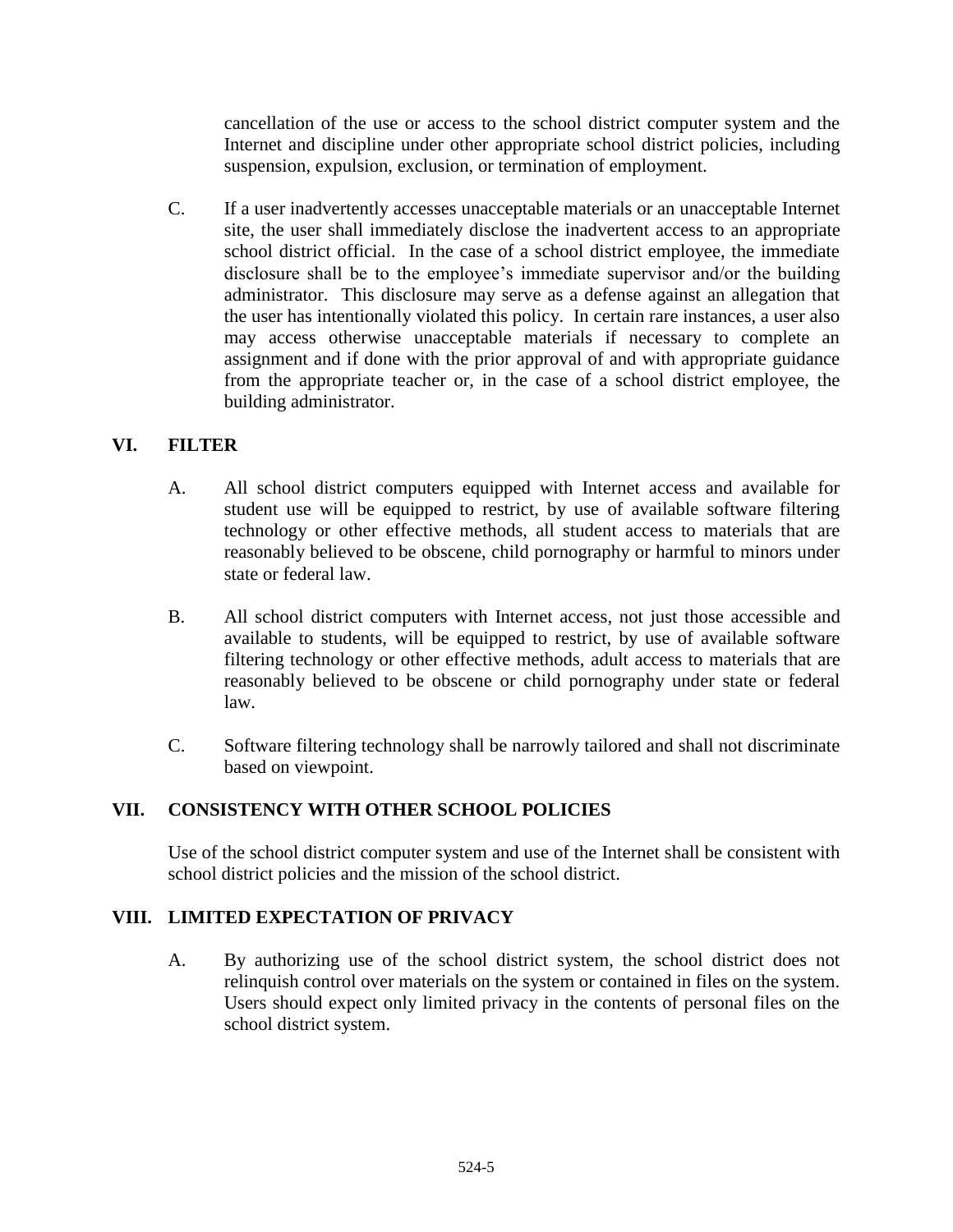- B. Routine maintenance and monitoring of the school district system may lead to a discovery that a user has violated this policy, another school district policy, or the law.
- C. An individual investigation or search will be conducted if school authorities have a reasonable suspicion that the search will uncover a violation of law or school district policy.
- D. Parents may have the right at any time to investigate or review the contents of their child's files and e-mail files in accordance with the school district's Protection and Privacy of Pupil Records Policy. Parents have the right to request the termination of their child's individual account at any time.
- E. School district employees should be aware that the school district retains the right at any time to investigate or review the contents of their files and e-mail files. In addition, school district employees should be aware that data and other materials in files maintained on the school district system may be subject to review, disclosure or discovery under Minnesota Statutes Chapter 13 (Minnesota Government Data Practices Act).
- F. The school district will cooperate fully with local, state and federal authorities in any investigation concerning or related to any illegal activities or activities not in compliance with school district policies conducted through the school district system.

# **IX. INTERNET USE AGREEMENT**

- A. The proper use of the Internet, and the educational value to be gained from proper Internet use, is the joint responsibility of students, parents, and employees of the school district.
- B. This policy requires the permission of and supervision by the school's designated professional staff before a student may use a school account or resource to access the Internet.
- C. The Internet Use Agreement form must be read and signed by the user, the parent or guardian, and the supervising teacher. The form must then be filed at the school office. As supervising teachers change, the agreement signed by the new teacher shall be attached to the original agreement.

### **X. LIMITATION ON SCHOOL DISTRICT LIABILITY**

Use of the school district system is at the user's own risk. The system is provided on an "as is, as available" basis. The school district will not be responsible for any damage users may suffer, including, but not limited to, loss, damage or unavailability of data stored on school district diskettes, tapes, hard drives, or servers, or for delays or changes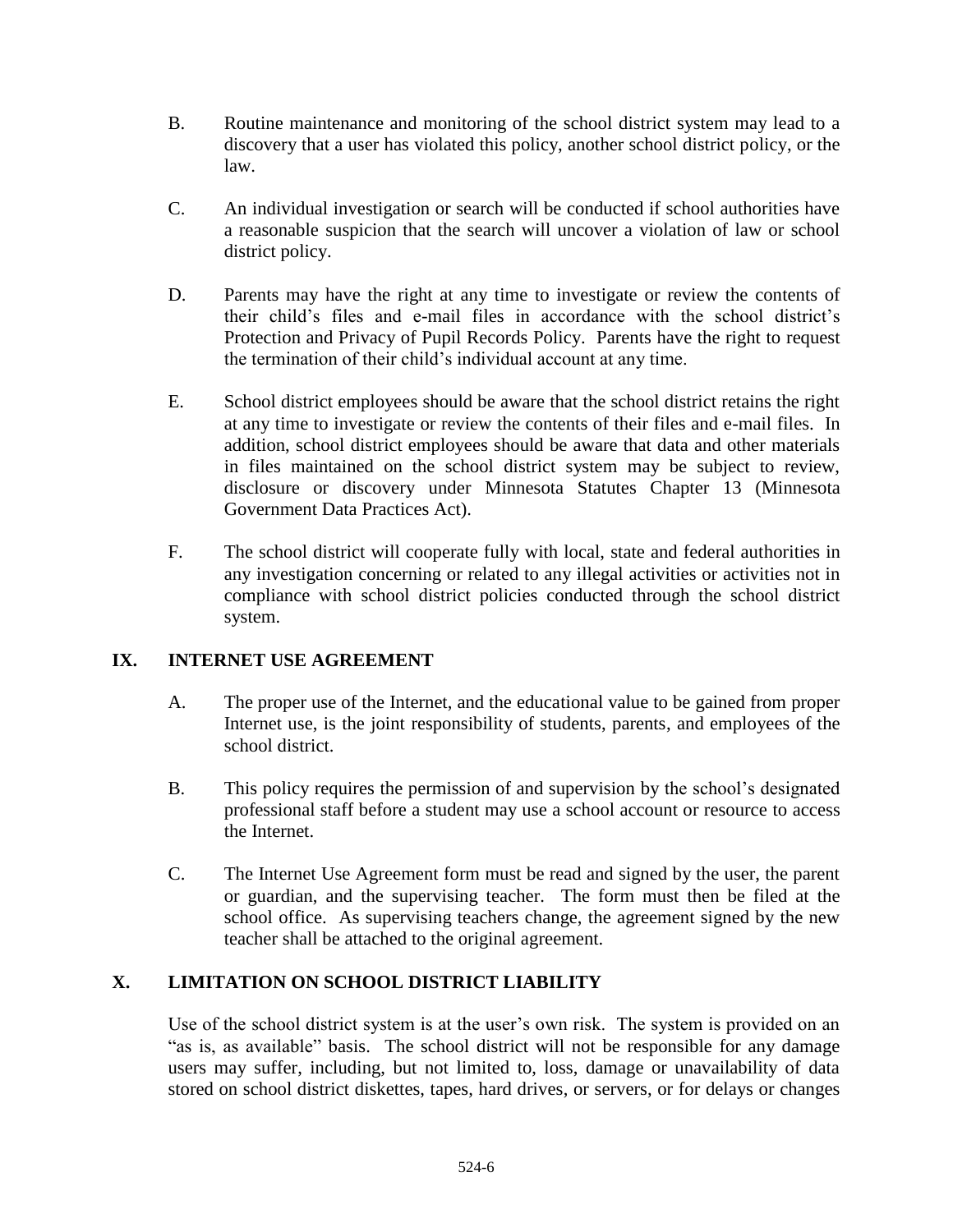in or interruptions of service or misdeliveries or nondeliveries of information or materials, regardless of the cause. The school district is not responsible for the accuracy or quality of any advice or information obtained through or stored on the school district system. The school district will not be responsible for financial obligations arising through unauthorized use of the school district system or the Internet.

### **XI. USER NOTIFICATION**

- A. All users shall be notified of the school district policies relating to Internet use.
- B. This notification shall include the following:
	- 1. Notification that Internet use is subject to compliance with school district policies.
	- 2. Disclaimers limiting the school district's liability relative to:
		- a. Information stored on school district diskettes, hard drives or servers.
		- b. Information retrieved through school district computers, networks, or online resources.
		- c. Personal property used to access school district computers, networks, or online resources.
		- d. Unauthorized financial obligations resulting from use of school district resources/accounts to access the Internet.
	- 3. A description of the privacy rights and limitations of school sponsored/managed Internet accounts.
	- 4. Notification that, even though the school district may use technical means to limit student Internet access, these limits do not provide a foolproof means for enforcing the provisions of this acceptable use policy.
	- 5. Notification that goods and services can be purchased over the Internet that could potentially result in unwanted financial obligations and that any financial obligation incurred by a student through the Internet is the sole responsibility of the student or the student's parents.
	- 6. Notification that the collection, creation, reception, maintenance, and dissemination of data via the Internet, including electronic communications, is governed by Public and Private Personnel Data Policy, and Protection and Privacy of Pupil Records Policy.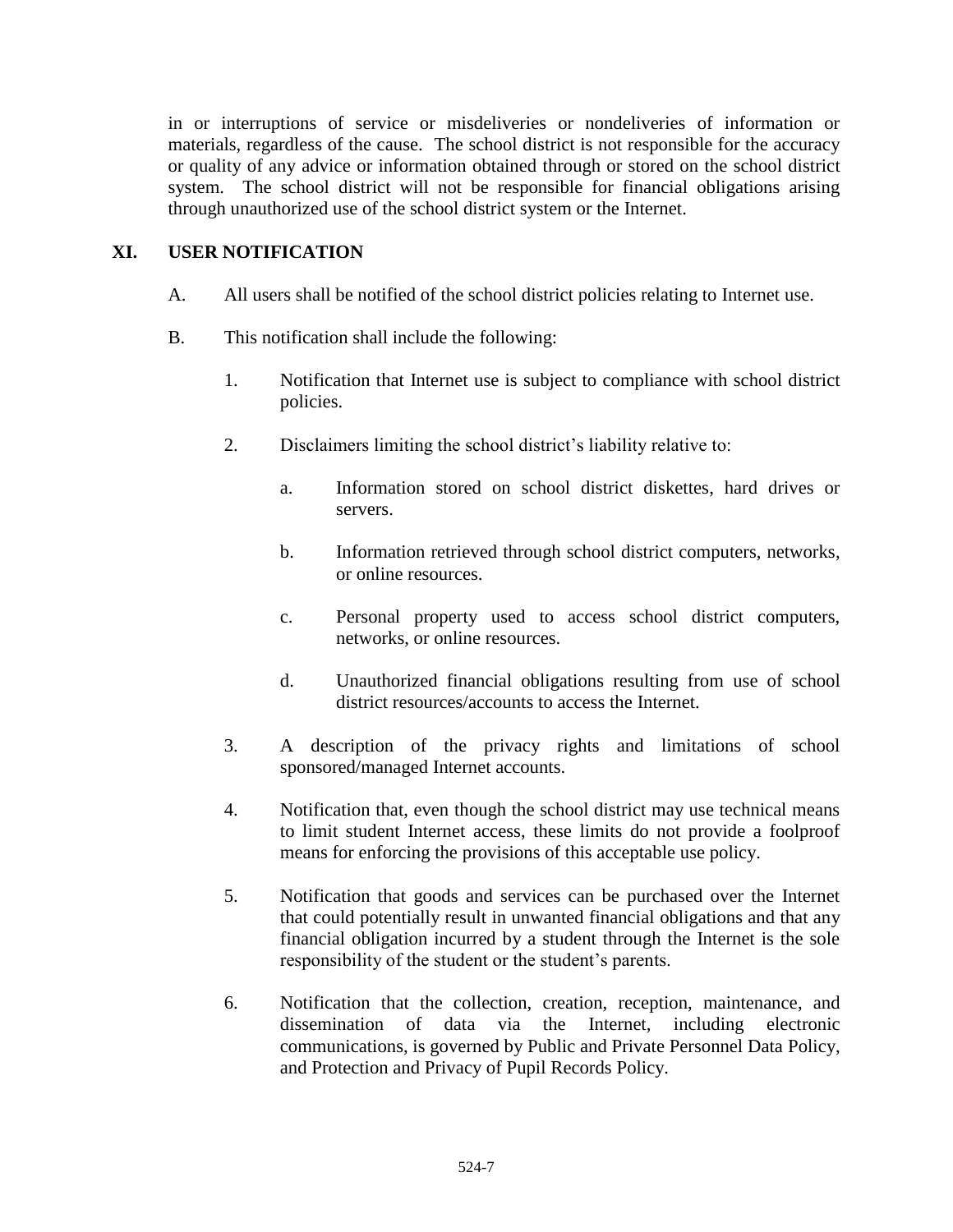- 7. Notification that, should the user violate the school district's acceptable use policy, the student's access privileges may be revoked, school disciplinary action may be taken and/or appropriate legal action may be taken.
- 8. Notification that all provisions of the acceptable use policy are subordinate to local, state, and federal laws.

# **XII. PARENT'S RESPONSIBILITY; NOTIFICATION OF STUDENT INTERNET USE**

- A. Outside of school, parents bear responsibility for the same guidance of Internet use as they exercise with information sources such as television, telephones, radio, movies, and other possibly offensive media. Parents are responsible for monitoring their student's use of the school district system and of the Internet if the student is accessing the school district system from home or a remote location.
- B. Parents will be notified that their students will be using school district resources/accounts to access the Internet and that the school district will provide parents the option to request alternative activities not requiring Internet access. This notification should include:
	- 1. A copy of the user notification form provided to the student user.
	- 2. A description of parent/guardian responsibilities.
	- 3. A notification that the parents have the option to request alternative educational activities not requiring Internet access and the material to exercise this option.
	- 4. A statement that the Internet Use Agreement must be signed by the user, the parent or guardian, and the supervising teacher prior to use by the student.
	- 5. A statement that the school district's acceptable use policy is available for parental review.

## **XIII. IMPLEMENTATION; POLICY REVIEW**

A. The school district administration may develop appropriate user notification forms, guidelines, and procedures necessary to implement this policy for submission to the school board for approval. Upon approval by the school board, such guidelines, forms and procedures shall be an addendum to this policy.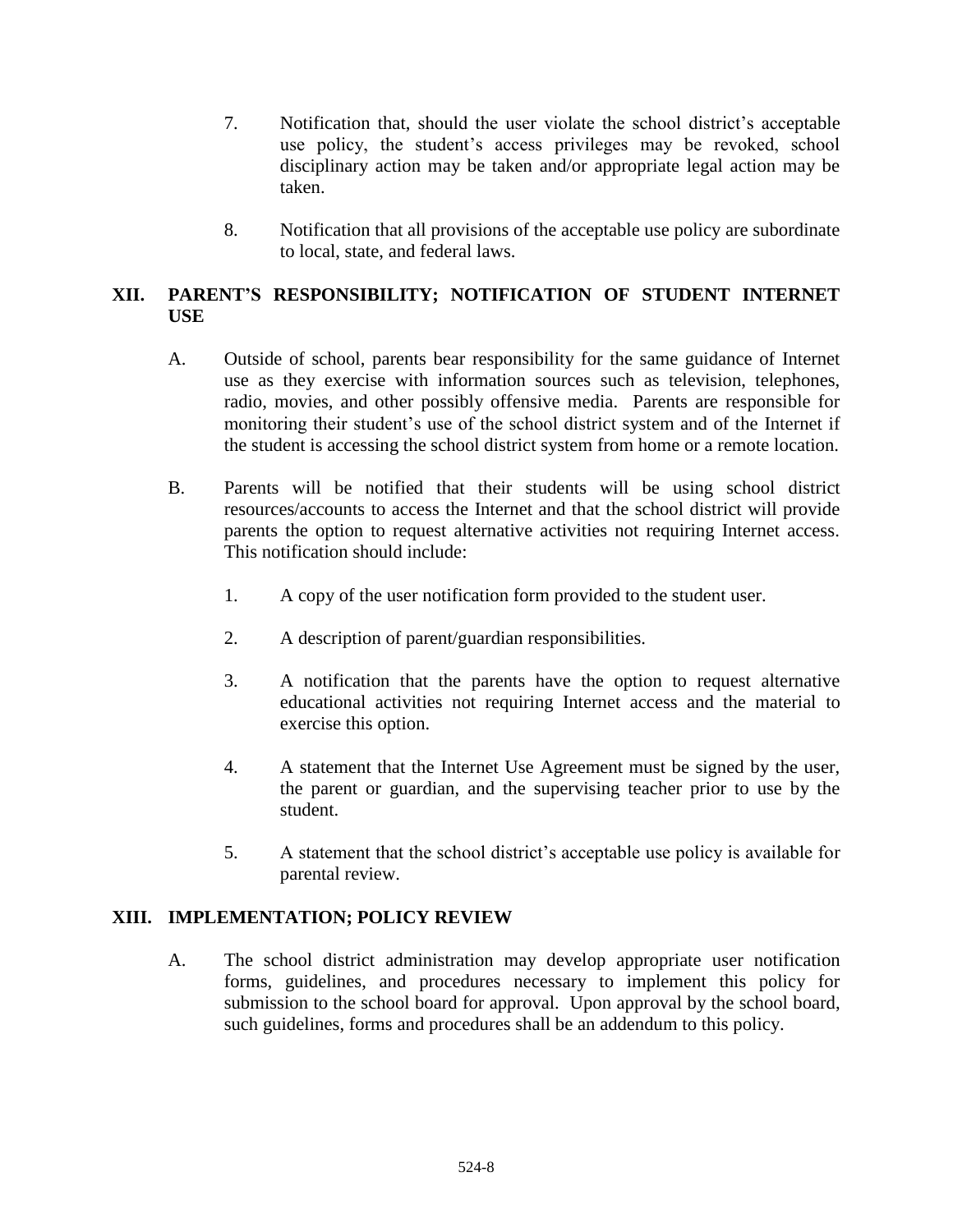- B. The administration shall revise the user notifications, including student and parent notifications, if necessary, to reflect the adoption of these guidelines and procedures.
- C. The school district Internet policies and procedures are available for review by all parents, guardians, staff, and members of the community.
- D. Because of the rapid changes in the development of the Internet, the school board shall conduct an annual review of this policy.

*Legal References:* Minn. Stat. Ch. 13 (Minnesota Government Data Practices Act 15 U.S.C. § 6501 *et seq.* (Children's Online Privacy Protection Act) 17 U.S.C. § 101 *et seq.* (Copyrights) 20 U.S.C. § 1232g (Family Educational Rights and Privacy Act) 47 U.S.C. § 254 (Children's Internet Protection Act of 2000 (CIPA)) 47 C.F.R. § 54.520 (FCC rules implementing CIPA) Minn. Stat. § 121A.031 (School Student Bullying Policy) Minn. Stat. § 125B.15 (Internet Access for Students) Minn. Stat. § 125B.26 (Telecommunications/Internet Access Equity Act) *Mahanoy Area Sch. Dist. v. B.L.,* 594 U.S. \_\_\_ , 141 S. Ct. 2038 (2021) *Tinker v. Des Moines Indep. Cmty. Sch. Dist.*, 393 U.S. 503 (1969) *United States v. Amer. Library Assoc.,* 539 U.S. 194 (2003) *Sagehorn v. Indep. Sch. Dist. No. 728*, 122 F.Supp.2d 842 (D. Minn. 2015) *R.S. v. Minnewaska Area Sch. Dist. No. 2149*, 894 F.Supp.2d 1128 (D. Minn. 2012) *Tatro v. Univ. of Minnesota*, 800 N.W.2d 811 (Minn. App. 2011), aff'd on other grounds 816 N.W.2d 509 (Minn. 2012) *S.J.W. v. Lee's Summit R-7 Sch. Dist.*, 696 F.3d 771 (8th Cir. 2012) *Parents, Families and Friends of Lesbians and Gays, Inc. v. Camdenton R-III Sch. Dist.*, 853 F.Supp.2d 888 (W.D. Mo. 2012) *M.T. v. Cent. York Sch. Dist.*, 937 A.2d 538 (Pa. Commw. Ct. 2007) *Cross References:* MSBA/MASA Model Policy 403 (Discipline, Suspension, and Dismissal of School District Employees) MSBA/MASA Model Policy 406 (Public and Private Personnel Data) MSBA/MASA Model Policy 505 (Distribution of Nonschool-Sponsored Materials on School Premises by Students and Employees) MSBA/MASA Model Policy 506 (Student Discipline) MSBA/MASA Model Policy 514 (Bullying Prohibition Policy) MSBA/MASA Model Policy 515 (Protection and Privacy of Pupil Records) MSBA/MASA Model Policy 519 (Interviews of Students by Outside Agencies) MSBA/MASA Model Policy 521 (Student Disability Nondiscrimination)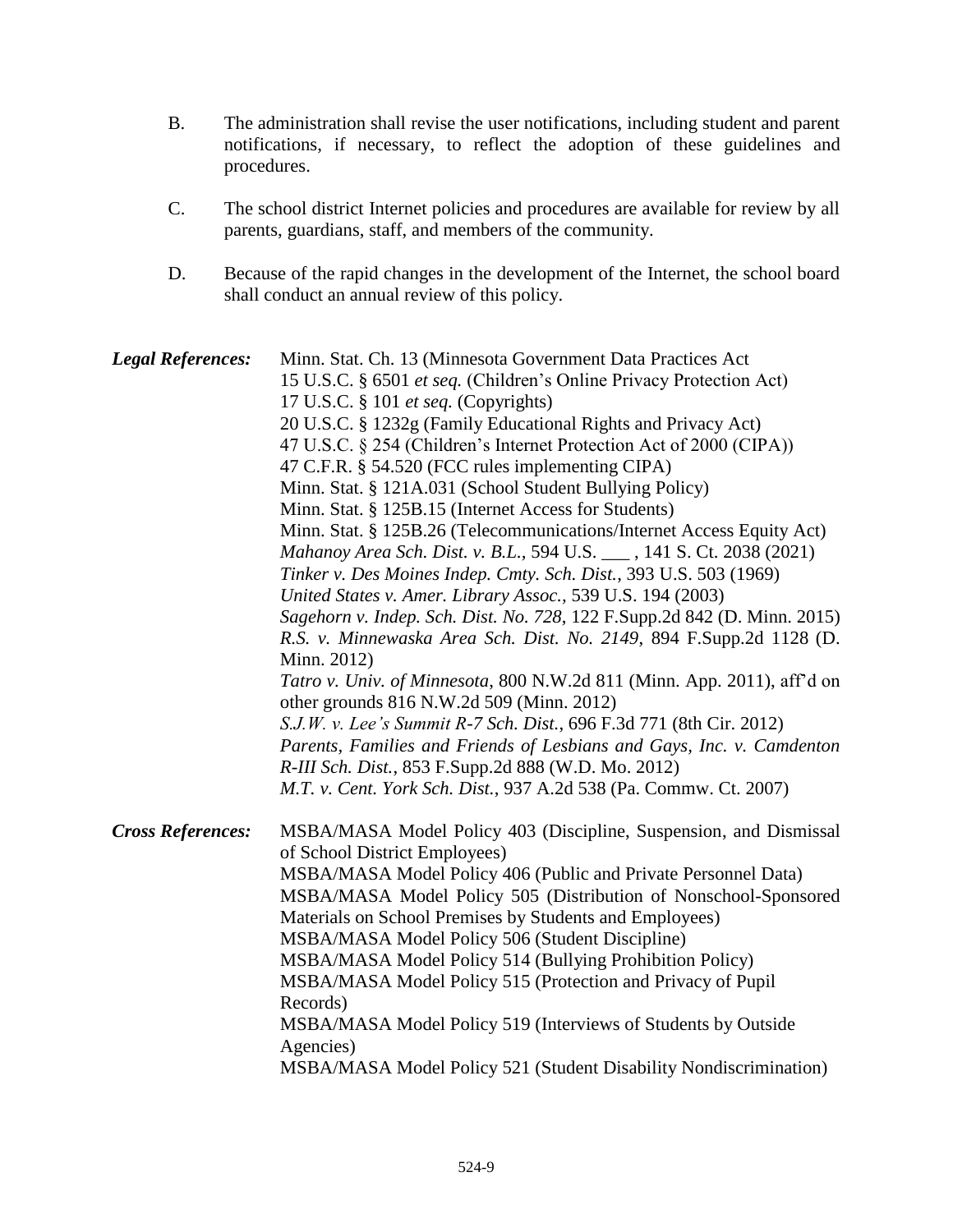MSBA/MASA Model Policy 522 (Title IX Sex Nondiscrimination Grievance Procedures and Process) MSBA/MASA Model Policy 603 (Curriculum Development) MSBA/MASA Model Policy 604 (Instructional Curriculum) MSBA/MASA Model Policy 606 (Textbooks and Instructional Material) MSBA/MASA Model Policy 806 (Crisis Management Policy) MSBA/MASA Model Policy 904 (Distribution of Materials on School District Property by Nonschool Persons)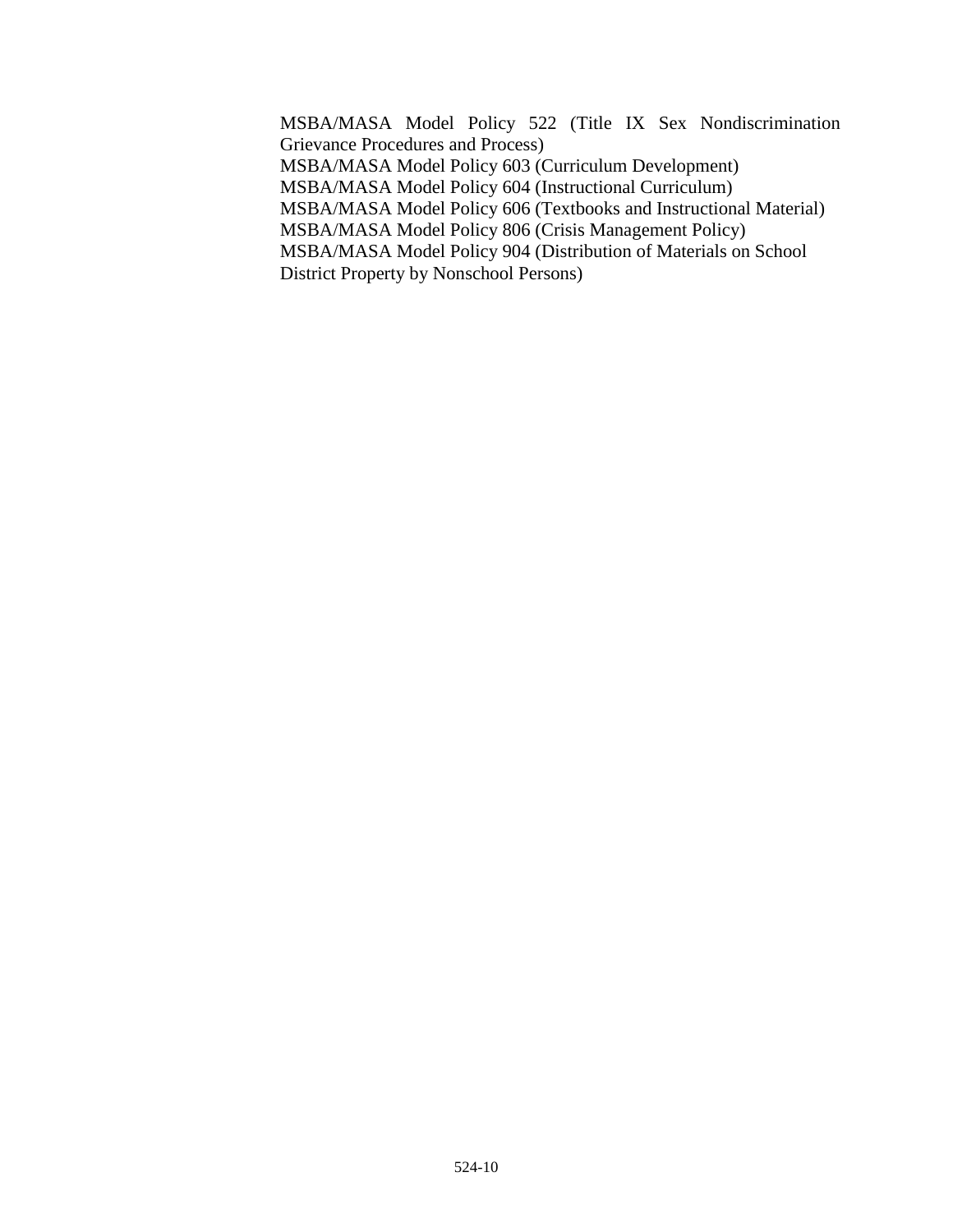### **INTERNET USE AGREEMENT**

#### **STUDENT**

I have read and do understand the school district policies relating to safety and acceptable use of the school district computer system and the Internet and agree to abide by them. I further understand that should I commit any violation, my access privileges may be revoked, school disciplinary action may be taken, and/or appropriate legal action may be taken.

User's Full Name (please print):

User Signature:

Date: 2008. 2008. 2008. 2008. 2008. 2008. 2008. 2008. 2008. 2009. 2008. 2009. 2009. 2009. 2009. 2009. 2009. 20

#### **PARENT OR GUARDIAN**

As the parent or guardian of this student, I have read the school district policies relating to safety and acceptable use of the school district computer system and the Internet. I understand that this access is designed for educational purposes. The school district has taken precautions to eliminate controversial material. However, I also recognize it is impossible for the district to restrict access to all controversial materials and I will not hold the school district or its employees or agents responsible for materials acquired on the Internet. Further, I accept full responsibility for supervision if and when my child's use is not in a school setting. I hereby give permission to issue an account for my child and certify that the information contained on this form is correct.

Parent or Guardian's Name (please print):

Parent or Guardian's Signature:

#### **SUPERVISING TEACHER**

(Must be signed if the applicant is a student)

I have read the school district policies relating to safety and acceptable use of the school district computer system and the Internet and agree to promote these policies and guidelines with the student. Because the student may use the Internet on the school district computer system for individual work or in the context of another class, I cannot be held responsible for the student use of the Internet on network. As the supervising teacher I do agree to instruct the student on acceptable use of the Internet and network and proper network etiquette.

Teacher's Name (please print):

Teacher's Signature \_\_\_\_\_\_\_\_\_\_\_\_\_\_\_\_\_\_\_\_\_\_\_\_\_\_\_\_\_\_\_\_\_\_\_\_\_\_\_\_\_\_\_\_\_\_\_\_